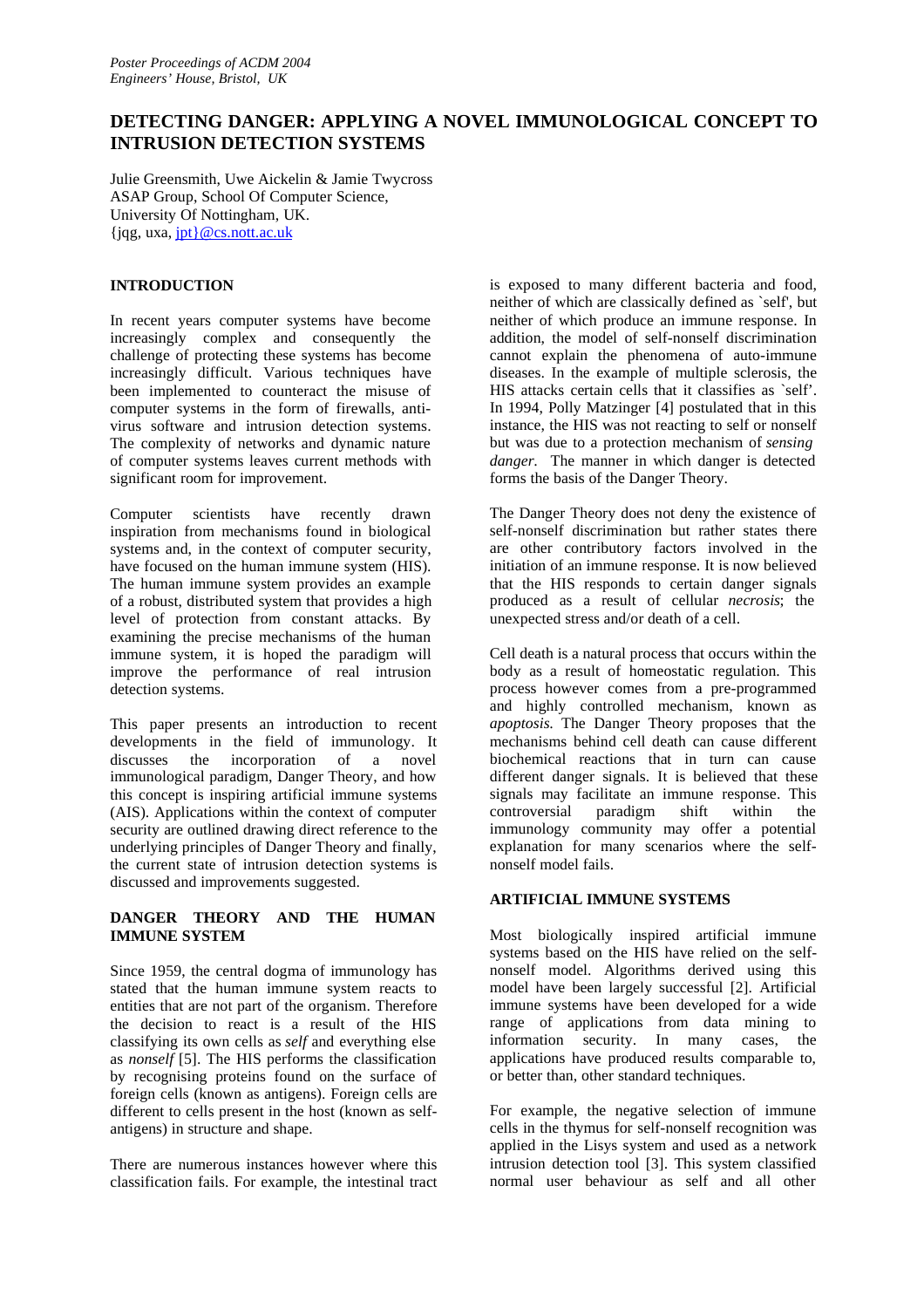behaviour as nonself. However, this approach did not scale as well as expected for use in a large, dynamic environment. One explanation for the poor behaviour may be that certain processes, essential for immune functionality, were not incorporated.

#### **THE APPLICATION OF DANGER THEORY TO INTRUSION DETECTION**

Intrusion detection systems (IDS) are designed to detect events that occur in a computer system that may compromise its integrity or confidentiality [7]. IDS are frequently sub-divided into two categories: *misuse detection* and *anomaly detection*. Misuse detection techniques examine both network and system activity for known instances of misuse through the use of signature matching algorithms. This technique is effective at detecting attacks that are already known. However, novel attacks are often missed giving rise to *false negatives*.

Anomaly detection systems rely on constructing a model of user behaviour that is considered 'normal'. This is achieved by using a combination of statistical or machine learning methods to examine network traffic or system calls and processes. The detection of novel attacks is more successful using the anomaly detection approach as any behaviour not defined as normal is classified as an intrusion. However, 'normal' behaviour in a large, dynamic system is not well defined and changes over time. This often results in a significant number of false alarms known as *false positives*. The reduction of false positives is a key challenge that the Danger Theory may be able to address.

It is proposed that the incorporation of the Danger Theory into intrusion detection techniques would produce a system able to respond effectively to known threats and novel attacks, and also reduce the amount of false positives common in anomaly detection systems. [6]. The Danger Theory proposes that the HIS detects danger signals and responds based on the correlation of these signals. A similar concept could be used in IDS. It would rely on being able to produce a system capable of classifying behaviour as *apoptotic* or *necrotic*. Apoptotic behaviour could be defined as low level, noisy alerts, which on their own do not form any significant misbehaviour, but are often the prerequisite for an attack. Necrotic alerts could be produced for a more serious attack where significant system damage was taking place [1]. Other danger signals relating to the physical system itself may also be incorporated into this model. The potential for improvement in this area and the successful correlation of such alerts will perhaps provide both improved intrusion detection systems and artificial immune systems.

#### **CONCLUSION**

In the field of developing artificial immune systems for computer security, Danger Theory may provide significant improvements to current intrusion detection techniques. Work is currently being performed into exactly how danger signals can be identified in the HIS. It is hoped the results of this research will yield a clearer view on what danger signals are *in vivo*, how they can be translated for detecting danger within computer systems*in silico*, to implement more effective computer security systems.

## **ACKNOWLEDGEMENTS**

This project is a collaboration between the University of Nottingham, University Of The West Of England, University College London, Hewlett-Packard Labs, Bristol and Gianni Tedesco. The project is supported by the EPSRC (GR/S47809/01). Thanks to Gillan Cash for his helpful comments on this article.

## **REFERENCES**

- 1. Aickelin U., Bentley P., Cayzer S., Kim J. and McLeod J., 2003, 'Danger Theory: The Link between AIS and IDS?', in Proceedings ICARIS-2003, 2nd International Conference on Artificial Immune Systems}, 147-155.
- 2. De Castro, L.N. and Timmis, J., 2002, 'Artificial Immune Systems: A New Computational Approach, Springer-Verlag, London. UK.
- 3. Hofmeyr S. and Forrest S., 2000, 'Architecture for an Artificial Immune System', Evolutionary Computation, 8,(4), 443-473.
- 4. Matzinger P., 2002, 'The Danger Model: A Renewed Sense of Self', Science, 296, 301-305.
- 5. Medzhitov R. and Janeway C, 2000, 'How does the immune system distinguish self from nonself?', Seminars in Immunology, 12, 185-188.
- 6. Twycross J., 2004, 'Immune Systems, Danger Theory and Inrusion Detection', to be presented at the AISB 2004 Symposium on Immune System and Cognition (ImmCog-04) , Leeds, U.K.